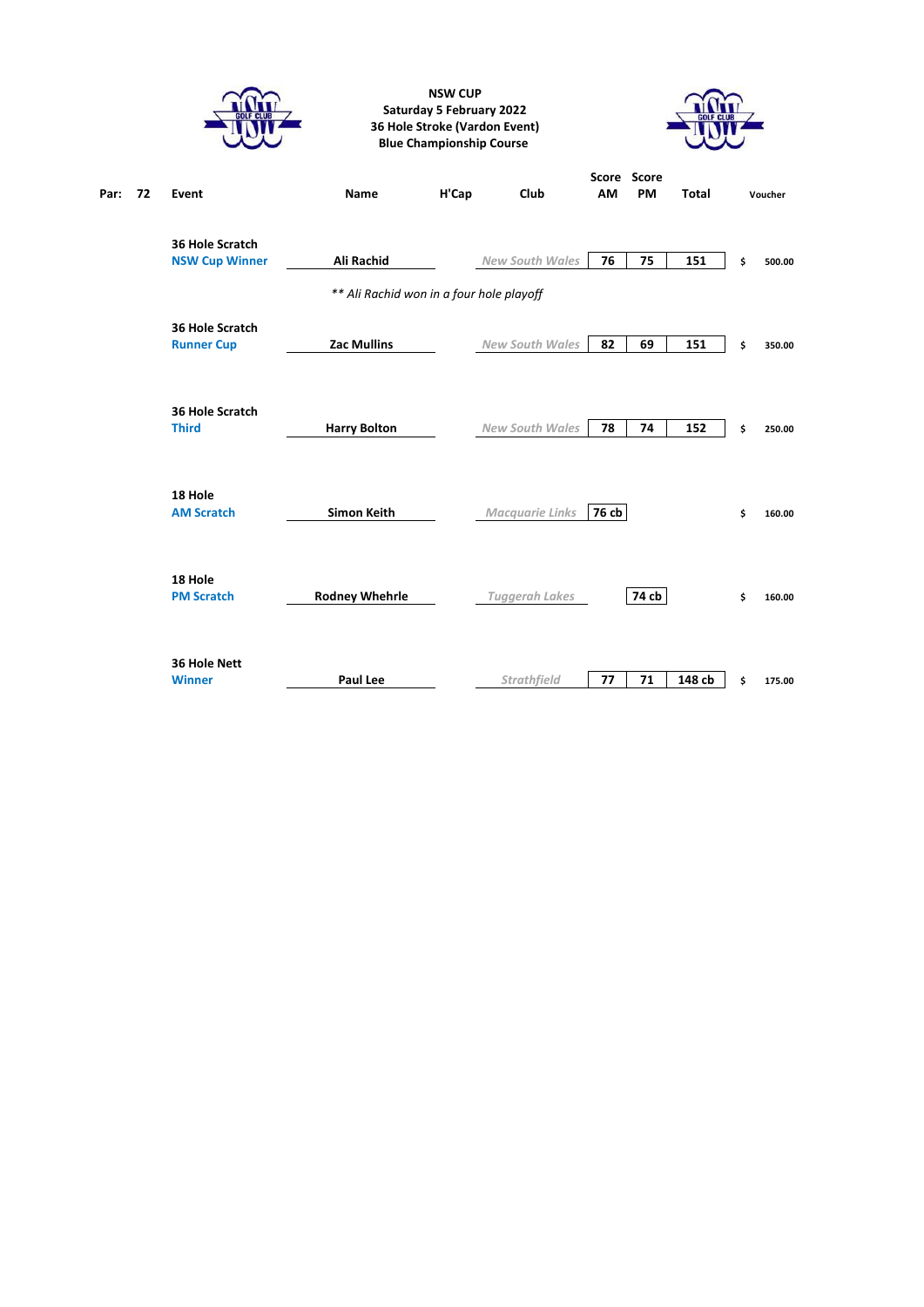| 2022 NSW Cup Leaderboard |                            |    |    |     |  |
|--------------------------|----------------------------|----|----|-----|--|
| 1                        | Ali Rachid                 | 76 | 75 | 151 |  |
| $\overline{2}$           | Zac Mullins                | 82 | 69 | 151 |  |
| 3                        | <b>Harry Bolton</b>        | 78 | 74 | 152 |  |
| 4                        | <b>Daley Loumanis</b>      | 77 | 77 | 154 |  |
| 5                        | <b>SIMON KEITH</b>         | 76 | 79 | 155 |  |
| 6                        | Daniel Eun                 | 82 | 75 | 157 |  |
| $\overline{7}$           | Adam Gordon                | 79 | 78 | 157 |  |
| 8                        | Paul Lee                   | 82 | 76 | 158 |  |
| 9                        | <b>Luke Ferrier</b>        | 80 | 78 | 158 |  |
| 10                       | Darcy Mackay (JR)          | 79 | 79 | 158 |  |
| 11                       | Joseph Trinder             | 84 | 75 | 159 |  |
| 12                       | <b>Rodney Wehrle</b>       | 86 | 74 | 160 |  |
| 13                       | <b>Fletcher Murray</b>     | 82 | 78 | 160 |  |
| 14                       | <b>Michael Williams</b>    | 76 | 84 | 160 |  |
| 15                       | Dave Storey                | 81 | 80 | 161 |  |
| 16                       | <b>LACHLAN CHAMBERLAIN</b> | 78 | 83 | 161 |  |
| 17                       | <b>DANIEL DUNNE</b>        | 78 | 83 | 161 |  |
| 18                       | <b>Samuel Cascio</b>       | 82 | 80 | 162 |  |
| 19                       | Lucas Naumovski            | 81 | 81 | 162 |  |
| 20                       | Sean Herden                | 80 | 82 | 162 |  |
| 21                       | <b>MAX DUFFY-SMITH</b>     | 82 | 81 | 163 |  |
| 22                       | <b>Justin Kim</b>          | 77 | 86 | 163 |  |
| 23                       | <b>COBY CARRUTHERS</b>     | 87 | 77 | 164 |  |
| 24                       | <b>SCOTT MCGEE</b>         | 82 | 82 | 164 |  |
| 25                       | Jeremy White               | 80 | 84 | 164 |  |
| 26                       | <b>SCOTT REID</b>          | 86 | 80 | 166 |  |
| 27                       | Michael Nowosadko          | 84 | 82 | 166 |  |
| 28                       | Adam Stojanovic            | 81 | 85 | 166 |  |
| 29                       | Manav Madan                | 89 | 78 | 167 |  |
| 30                       | <b>CONRAD WEBER</b>        | 87 | 80 | 167 |  |
| 31                       | Mark Johnston              | 91 | 77 | 168 |  |
| 32                       | David Mulhall              | 86 | 82 | 168 |  |
| 33                       | <b>COOPAR NIANIOS</b>      | 84 | 84 | 168 |  |
| 34                       | <b>KURT LAMPE</b>          | 83 | 85 | 168 |  |
| 35                       | <b>Andrew Weston</b>       | 89 | 80 | 169 |  |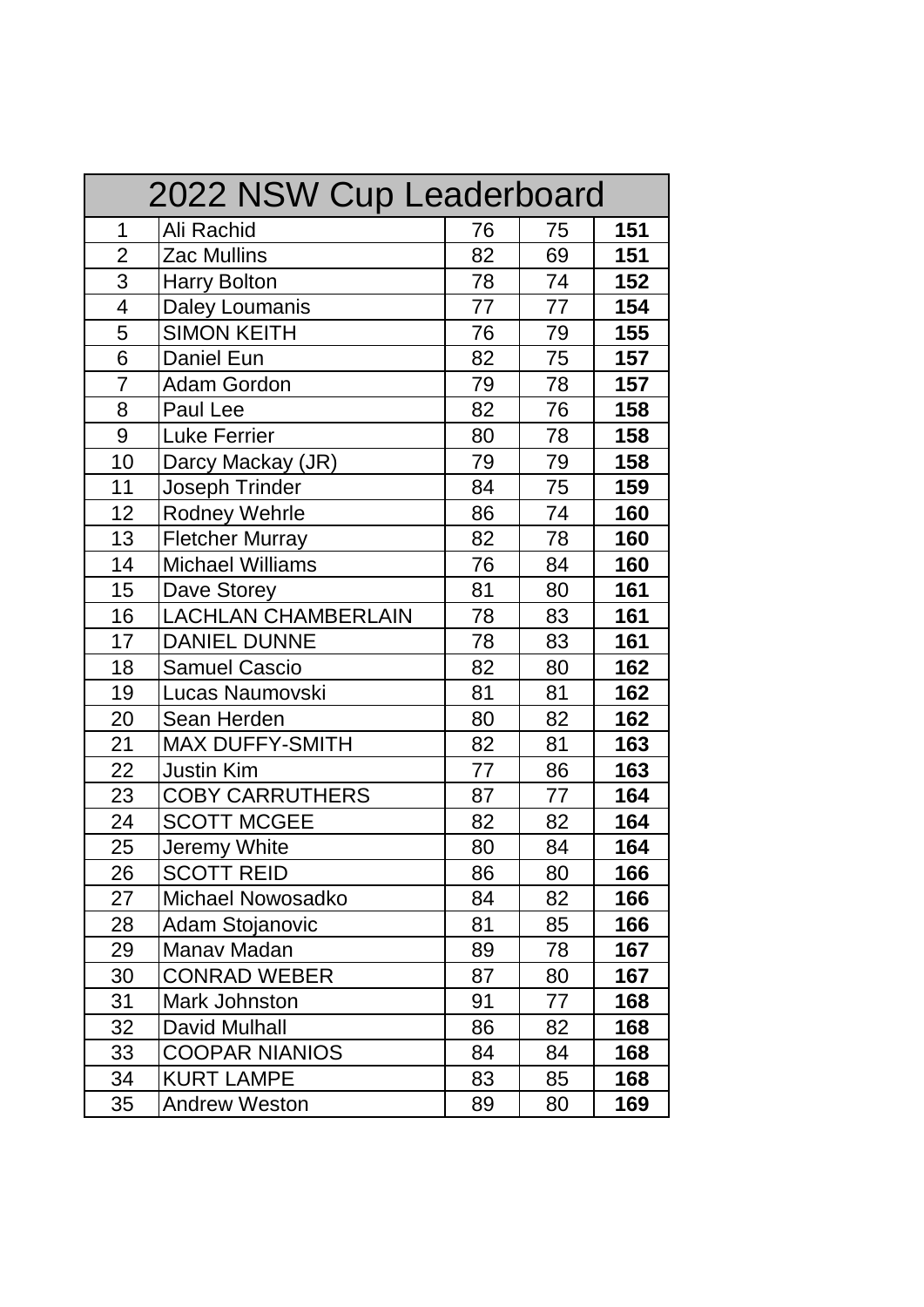| 36 | <b>LUKE ARTHUR</b>         | 89  | 80 | 169 |
|----|----------------------------|-----|----|-----|
| 37 | <b>Ben Murray</b>          | 88  | 81 | 169 |
| 38 | <b>BLAKE GLENNIE</b>       | 86  | 83 | 169 |
| 39 | Jamie Smith JNR            | 87  | 83 | 170 |
| 40 | <b>Greg Hall</b>           | 86  | 84 | 170 |
| 41 | Nick Murdoch               | 83  | 87 | 170 |
| 42 | <b>Stuart Kelly</b>        | 90  | 81 | 171 |
| 43 | <b>Cameron Green</b>       | 89  | 82 | 171 |
| 44 | <b>TAYLOR HOULISTON</b>    | 84  | 87 | 171 |
| 45 | <b>Mark Conrades</b>       | 83  | 88 | 171 |
| 46 | Darren Wotherspoon         | 90  | 82 | 172 |
| 47 | <b>James Malin</b>         | 83  | 89 | 172 |
| 48 | <b>Brad Fairclough</b>     | 93  | 80 | 173 |
| 49 | <b>Ryan Connors</b>        | 92  | 81 | 173 |
| 50 | Mark Yetman                | 86  | 87 | 173 |
| 51 | Luke McCoy                 | 89  | 85 | 174 |
| 52 | <b>Conor Hassett</b>       | 88  | 87 | 175 |
| 53 | Patrick Idquival           | 93  | 83 | 176 |
| 54 | <b>MARK REYNOLDS</b>       | 85  | 91 | 176 |
| 55 | <b>Billy Cutler</b>        | 84  | 92 | 176 |
| 56 | <b>BLAKE DAVIES</b>        | 94  | 83 | 177 |
| 57 | <b>Harrison Salmon</b>     | 100 | 78 | 178 |
| 58 | <b>Jason Menzies</b>       | 89  | 89 | 178 |
| 59 | <b>Matt Tierney</b>        | 96  | 84 | 180 |
| 60 | <b>Jake Reay</b>           | 87  | 93 | 180 |
| 61 | <b>Gregory Fyson</b>       | 84  | 96 | 180 |
| 62 | <b>Tim Green</b>           | 99  | 82 | 181 |
| 63 | <b>Patrick Duffy</b>       | 94  | 87 | 181 |
| 64 | <b>Stewart Mercer</b>      | 97  | 85 | 182 |
| 65 | <b>WILL BUCKLEY</b>        | 93  | 89 | 182 |
| 66 | <b>AARON NEVILLE-SMITH</b> | 83  | 99 | 182 |
| 67 | <b>James Clendining</b>    | 83  | 99 | 182 |
| 68 | <b>Samuel Reece</b>        | 94  | 89 | 183 |
| 69 | <b>Michael Perry</b>       | 94  | 89 | 183 |
| 70 | <b>Aksel Thomsen</b>       | 94  | 92 | 186 |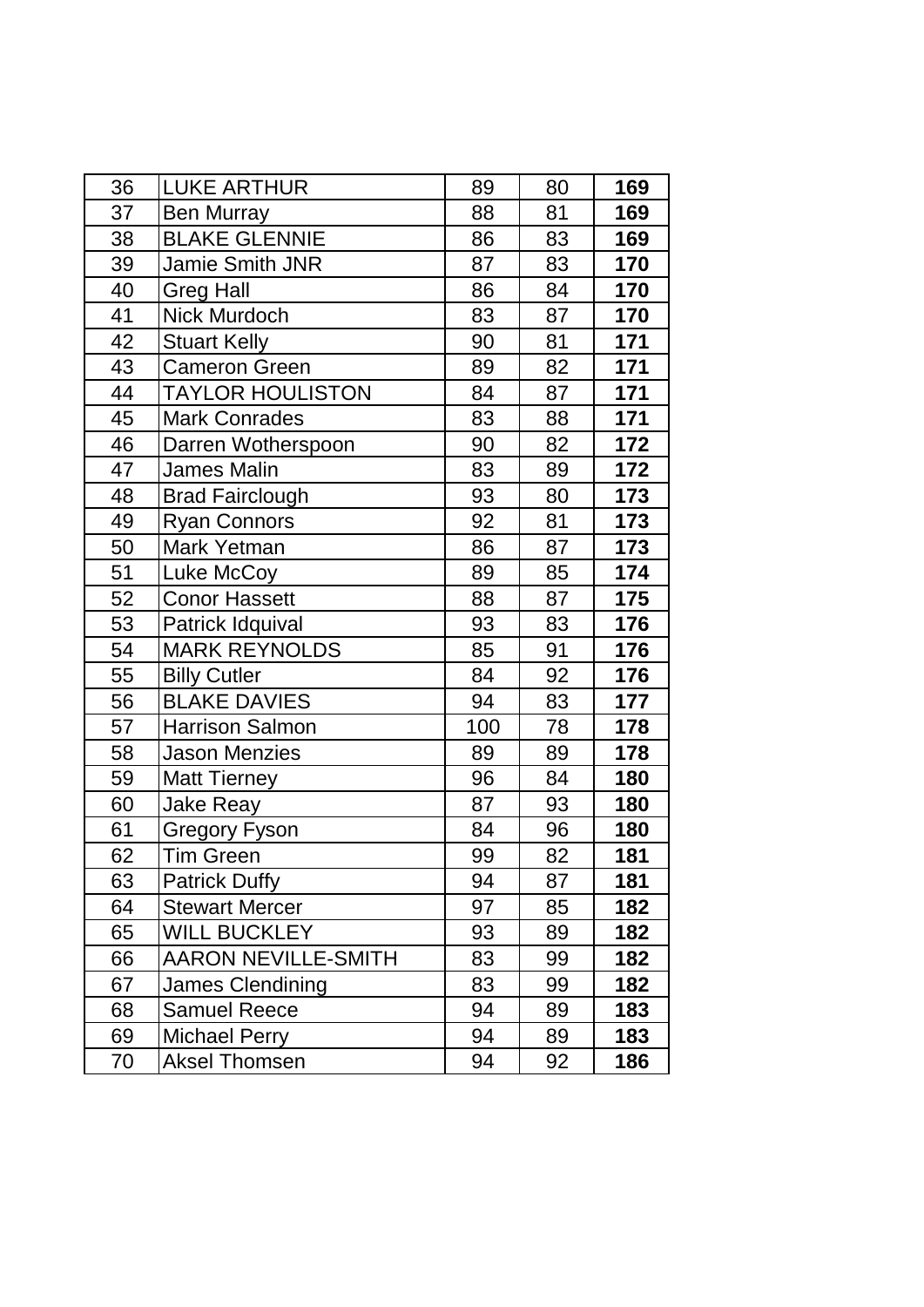| 2022 NSW Cup (Nett) Leaderboard |                            |                |    |    |     |
|---------------------------------|----------------------------|----------------|----|----|-----|
| 1                               | Paul Lee                   | 5              | 77 | 71 | 148 |
| $\overline{2}$                  | <b>Daley Loumanis</b>      | 3              | 74 | 74 | 148 |
| 3                               | Dave Storey                | 6              | 75 | 74 | 149 |
| $\overline{4}$                  | <b>SIMON KEITH</b>         | 3              | 73 | 76 | 149 |
| 5                               | <b>DANIEL DUNNE</b>        | 6              | 72 | 77 | 149 |
| 6                               | <b>Samuel Cascio</b>       | 6              | 76 | 74 | 150 |
| $\overline{7}$                  | Darcy Mackay (JR)          | 4              | 75 | 75 | 150 |
| 8                               | <b>MAX DUFFY-SMITH</b>     | 6              | 76 | 75 | 151 |
| 9                               | <b>Rodney Wehrle</b>       | 4              | 82 | 70 | 152 |
| 10                              | <b>Zac Mullins</b>         | $-1$           | 83 | 70 | 153 |
| 11                              | Daniel Eun                 | $\overline{2}$ | 80 | 73 | 153 |
| 12                              | Ali Rachid                 | $-1$           | 77 | 76 | 153 |
| 13                              | <b>Harry Bolton</b>        | $-1$           | 79 | 75 | 154 |
| 14                              | <b>Fletcher Murray</b>     | 3              | 79 | 75 | 154 |
| 15                              | <b>David Mulhall</b>       | $\overline{7}$ | 79 | 75 | 154 |
| 16                              | Lucas Naumovski            | $\overline{4}$ | 77 | 77 | 154 |
| 17                              | Sean Herden                | $\overline{4}$ | 76 | 78 | 154 |
| 18                              | Jeremy White               | 5              | 75 | 79 | 154 |
| 19                              | <b>Joseph Trinder</b>      | $\overline{2}$ | 82 | 73 | 155 |
| 20                              | Mark Yetman                | 9              | 77 | 78 | 155 |
| 21                              | <b>SCOTT REID</b>          | 5              | 81 | 75 | 156 |
| 22                              | <b>Luke Ferrier</b>        | $\overline{1}$ | 79 | 77 | 156 |
| 23                              | <b>Michael Williams</b>    | $\overline{2}$ | 74 | 82 | 156 |
| 24                              | <b>Justin Kim</b>          | 3              | 74 | 83 | 157 |
| 25                              | <b>SCOTT MCGEE</b>         | 3              | 79 | 79 | 158 |
| 26                              | Nick Murdoch               | 6              | 77 | 81 | 158 |
| 27                              | <b>Ryan Connors</b>        | $\overline{7}$ | 85 | 74 | 159 |
| 28                              | <b>Ben Murray</b>          | 5              | 83 | 76 | 159 |
| 29                              | <b>CONRAD WEBER</b>        | $\overline{4}$ | 83 | 76 | 159 |
| 30                              | Adam Gordon                | $-1$           | 80 | 79 | 159 |
| 31                              | <b>LACHLAN CHAMBERLAIN</b> | 1              | 77 | 82 | 159 |
| 32                              | <b>Michael Nowosadko</b>   | 3              | 81 | 79 | 160 |
| 33                              | <b>Greg Hall</b>           | 5              | 81 | 79 | 160 |
| 34                              | <b>COOPAR NIANIOS</b>      | $\overline{4}$ | 80 | 80 | 160 |
| 35                              | Manav Madan                | 3              | 86 | 75 | 161 |